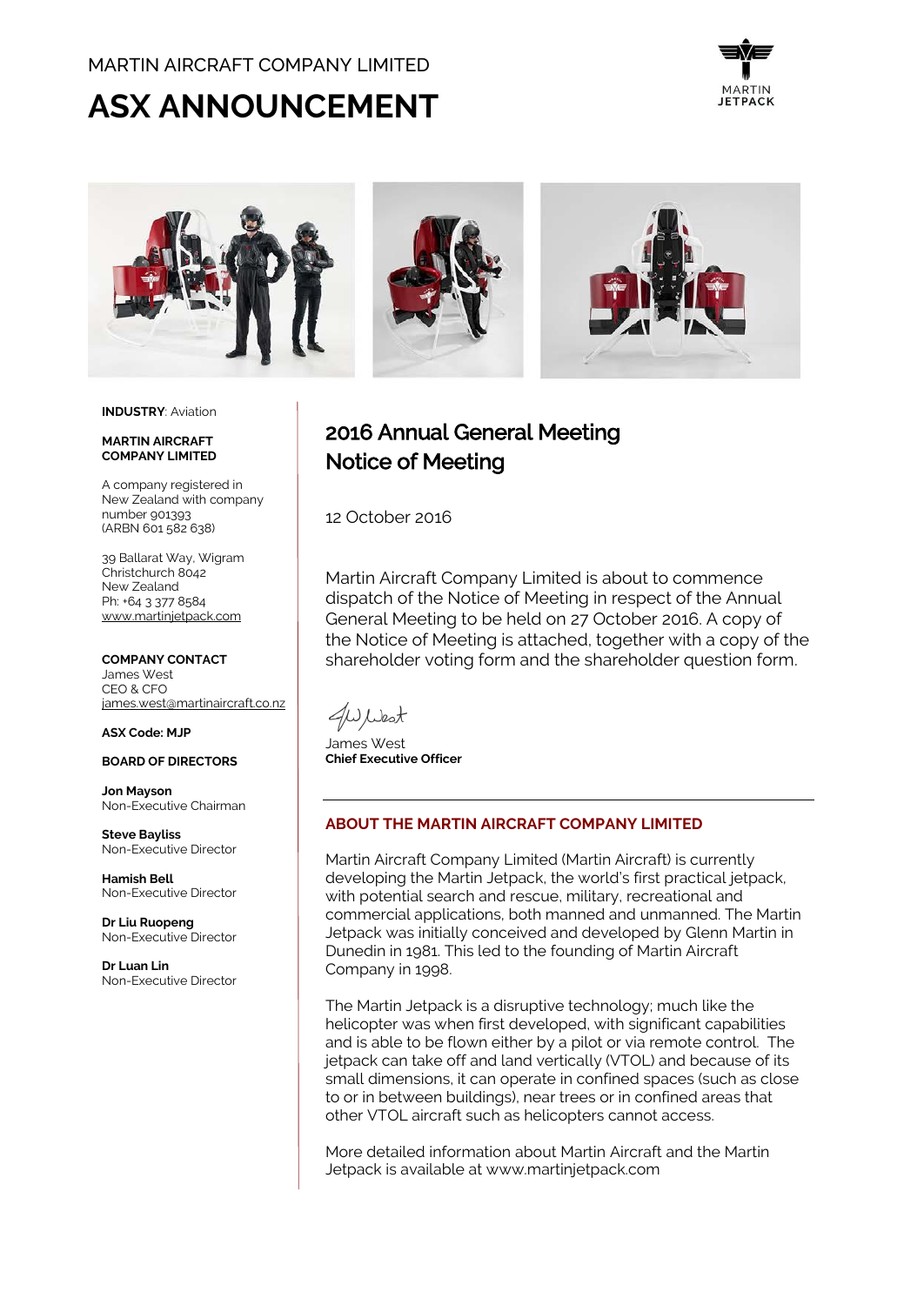

# Notice of 2016 AnnualGeneral Meeting of Shareholders

DATE

27 October 2016

TIME

4:00 PM

VENUE

Martin Aircraft Company 39 Ballarat Way Wigram Christchurch 8042

Martin Aircraft Company Limited www.martinjetpack.com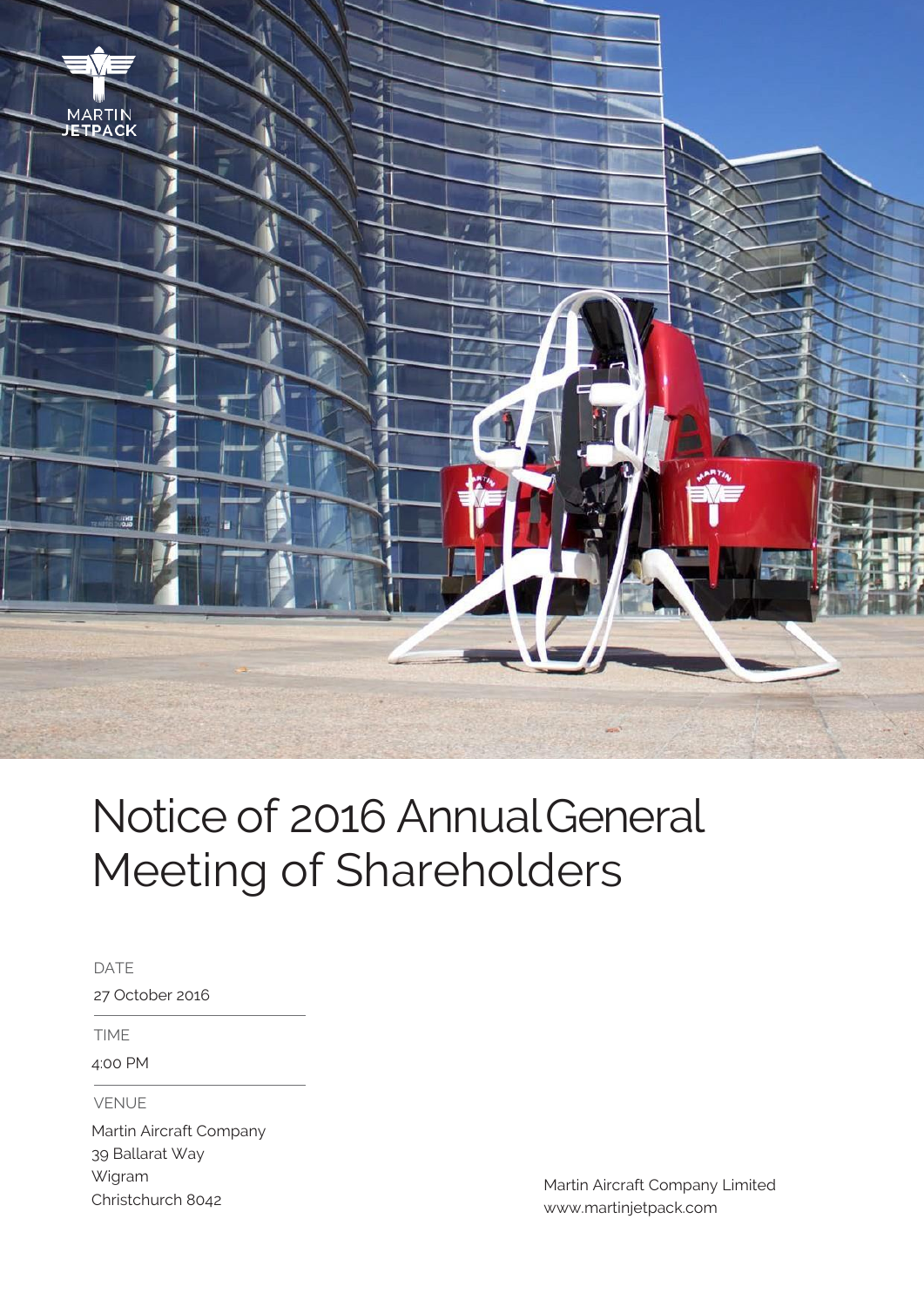# Chairman's Letter

#### Dear Shareholder

On behalf of Martin Aircraft Company I invite you to attend our Annual General Meeting on Thursday 27 October 2016 at the Company's facility in Christchurch.

At the AGM we will undertake the business outlined on page 3 of this Notice of Meeting, which is primarily around appointment of Directors and auditors. It would be helpful if you could bring the enclosed Shareholder Voting Form with you on the day to assist in the registration at the AGM.

If you do not plan to attend the AGM you are encouraged to appoint a proxy to [attend and](http://www/)  [vote on your behalf by lodging your proxy appointment online at](http://www/)  [www.li](http://www/)nkmarketservices.com.au or by completing the enclosed Shareholder Voting Form and returning it in the envelope provided. Instructions on how to appoint a proxy are detailed on the back of the Shareholder Voting Form. Proxies need to be received no later than 4.00pm (New Zealand time) on 25 October 2016 to be valid for the AGM.

Finally, do let us know of any questions you may have before the AGM. Details on how to lodge those questions prior to the AGM are on page 8 of this Notice.

We look forward to seeing you at the AGM.

Yours sincerely

Wayse

**Jon Mayson CNZM** Chairman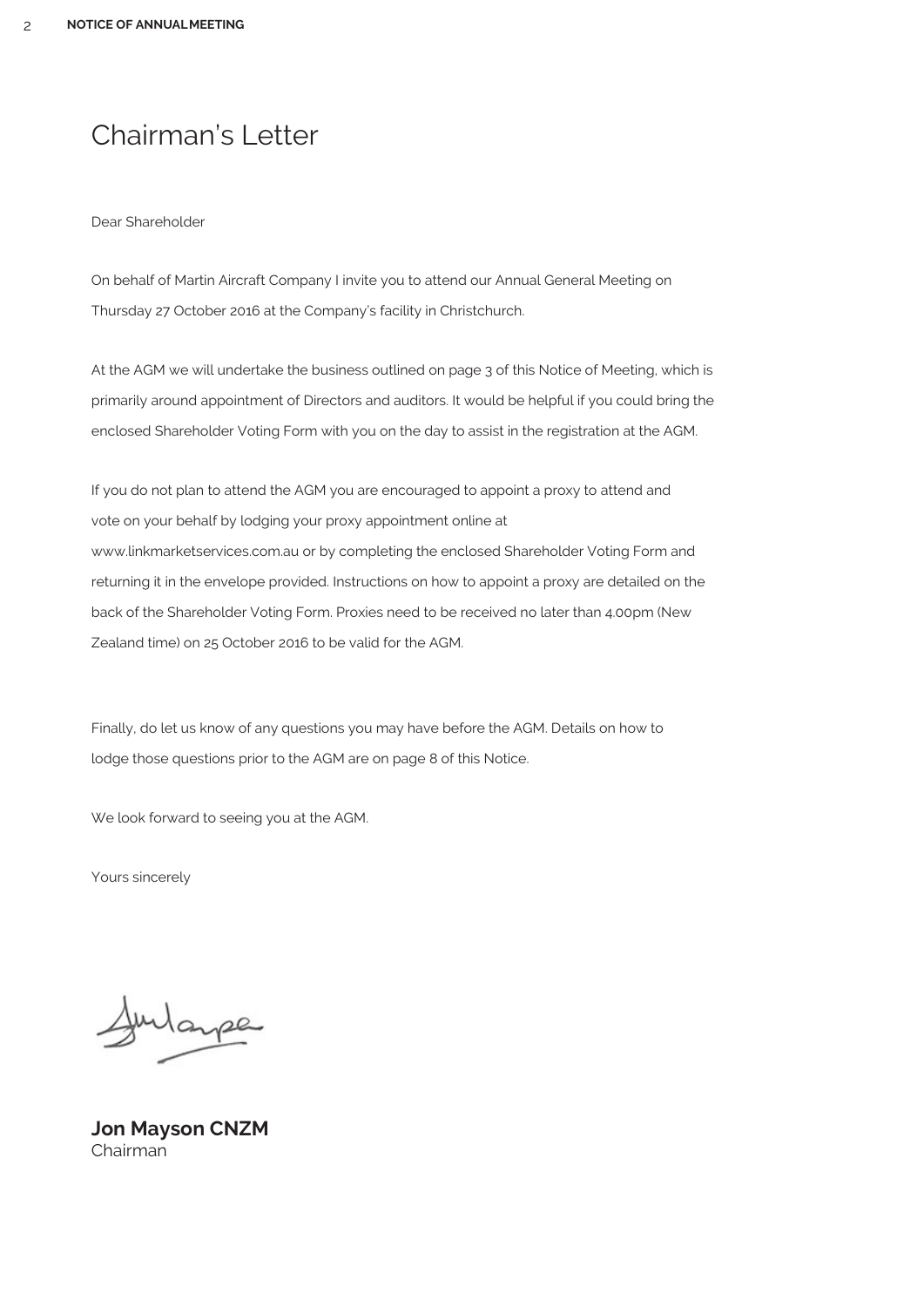Notice is hereby given that the 2016 annual meeting of shareholders of Martin Aircraft Company Limited (the Company) will be held on Thursday 27 October 2016 commencing at 4.00pm at 39 Ballarat Way, Wigram, Christchurch, New Zealand.

At the annual meeting the following business will be considered along with any other business that may be properly brought before the meeting.

#### Ordinary Business

- 1. Presentation of the Annual Report for the year ended 30 June 2016 and the report of the auditor.
- 2. To consider and, if thought fit, to pass the following resolution as an ordinary resolution: That Dr Luan Lin, retiring from office as a Director of the Company by rotation in accordance with clause 20.5 of the Constitution, be reappointed in accordance with clause 20.3 of the Constitution.
- 3. To consider and, if thought fit, to pass the following resolution as an ordinary resolution: That Steve Bayliss, retiring from office as a Director of the Company by rotation in accordance with clause 20.5 of the Constitution, be reappointed in accordance with clause 20.3 of the Constitution.
- 4. To consider and, if thought fit, to pass the following resolution as an ordinary resolution: That Hamish Bell be reappointed as a Director of the Company in accordance with clauses 20.3 and 20.4 of the Constitution.
- 5. To consider and, if thought fit, to pass the following resolution as an ordinary resolution: The reappointment of Deloitte as auditor be recorded and that the Board be authorised to fix the fees and expenses of the auditor for the ensuing year.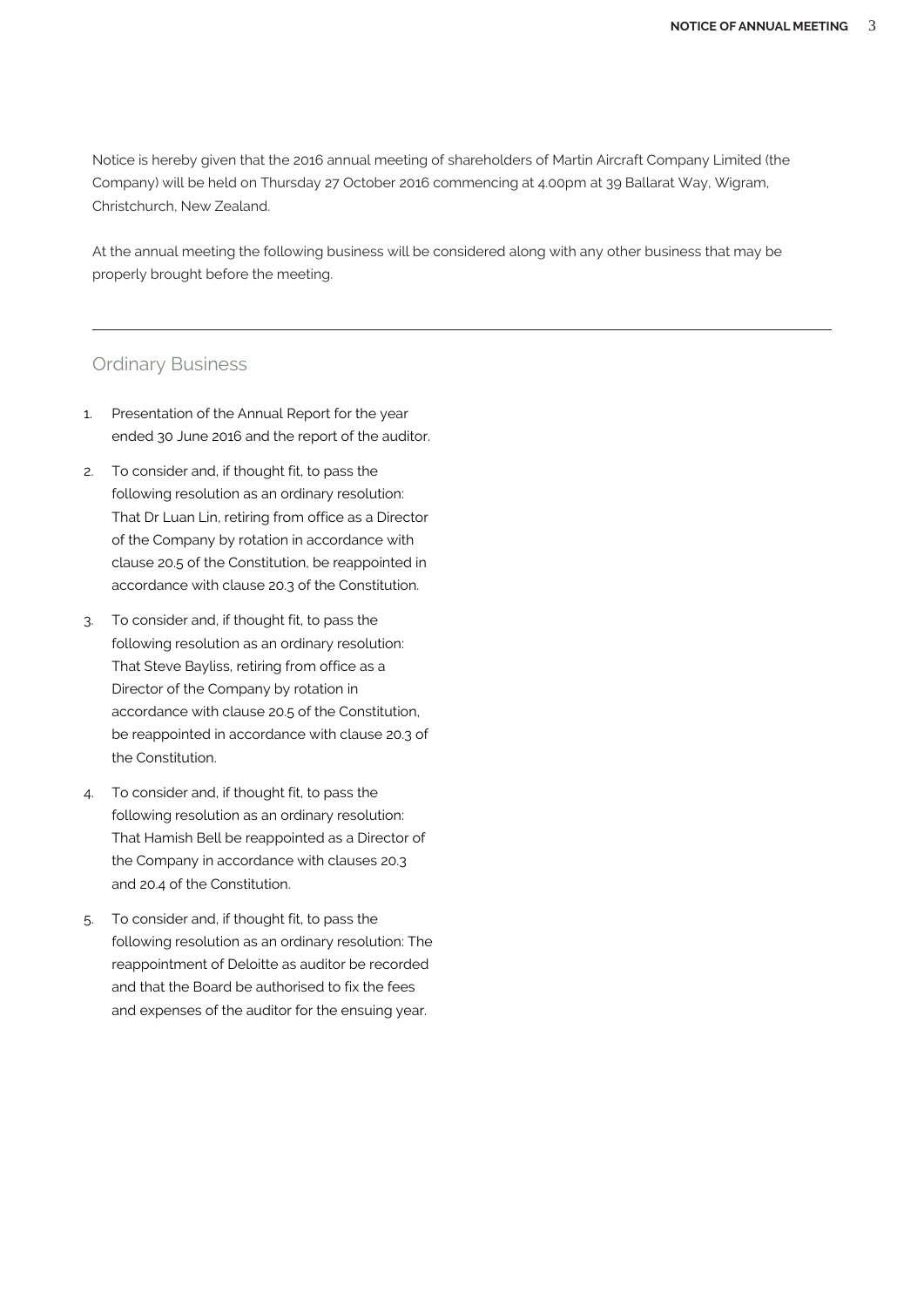# Explanatory Notes

### **Resolutions**



**Dr Luan Lin Director** 

#### Item 2

Dr Luan Lin is currently the Chief Technology Officer and executive Director of KuangChi Science Limited. Dr Luan joined the Group in August 2014. Dr Luan has been the Vice President of the KuangChi Institute of Advanced Technology since 2010. Dr Luan was awarded the "Guangdong Youth May 4th Medal" collectively in 2011.

Dr Luan obtained a doctorate degree from Duke University, United States, in 2010 and a master's degree from Peking University, China, in 2004. Dr Luan has extensive experience in research and development of advanced technologies and business networks in relation to metamaterial, near space and other innovative technology industries. Dr Luan has extensive experience in business management and team management.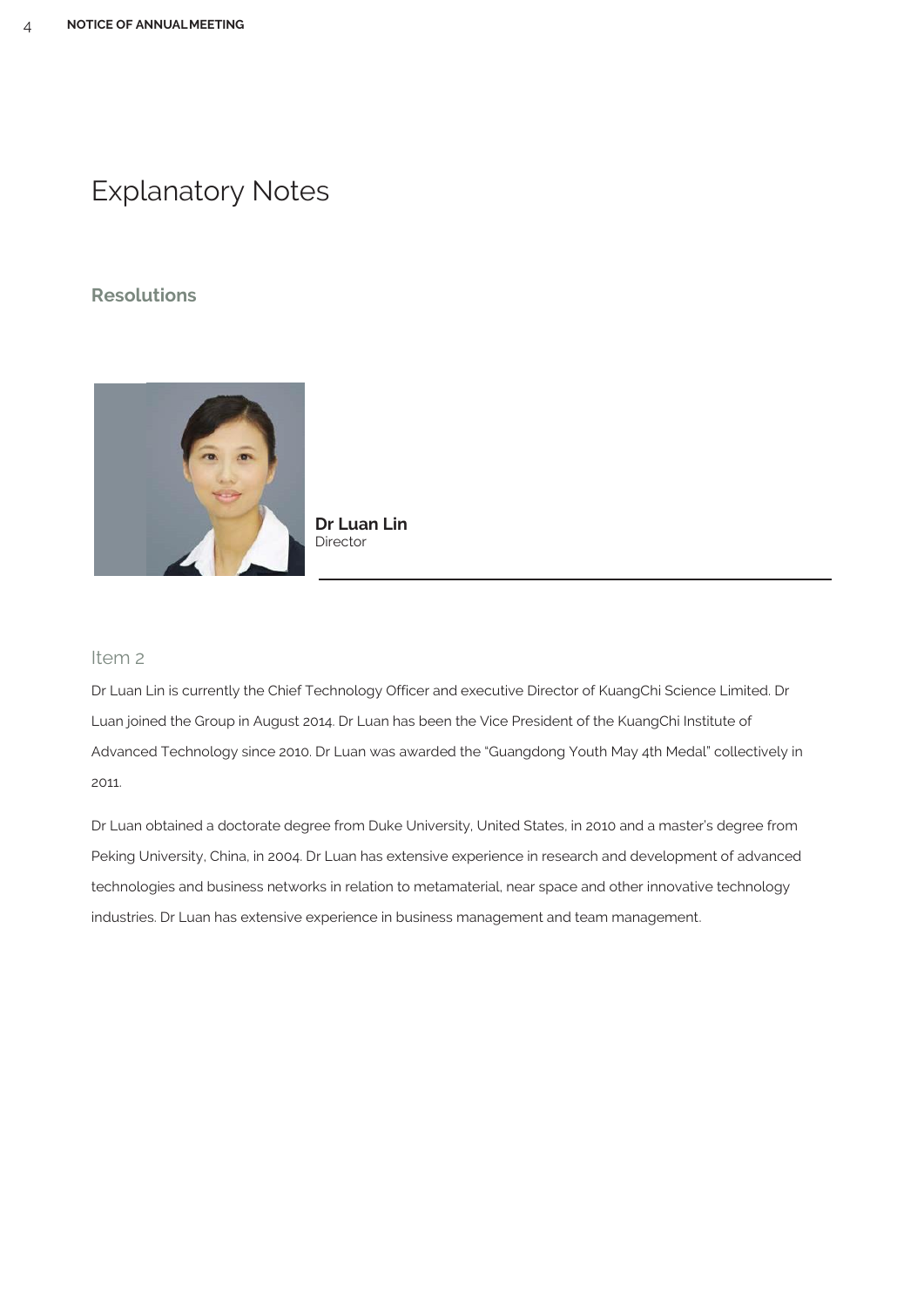

**Steve Bayliss** Director

### Item 3

Steve is Group General Manager Marketing for Foodstuffs New Zealand. Foodstuffs is New Zealand's largest grocery group.

Previously Steve was General Manager Marketing for Air New Zealand. During his six-year tenure, the airline went from the aftermath of a near bankruptcy to the Best Airline in the World - as judged by Air Transport World. Air New Zealand also became the most awarded marketing group in New Zealand.

Steve previously held senior positions with international brewer, Lion Nathan, and with Coca Cola.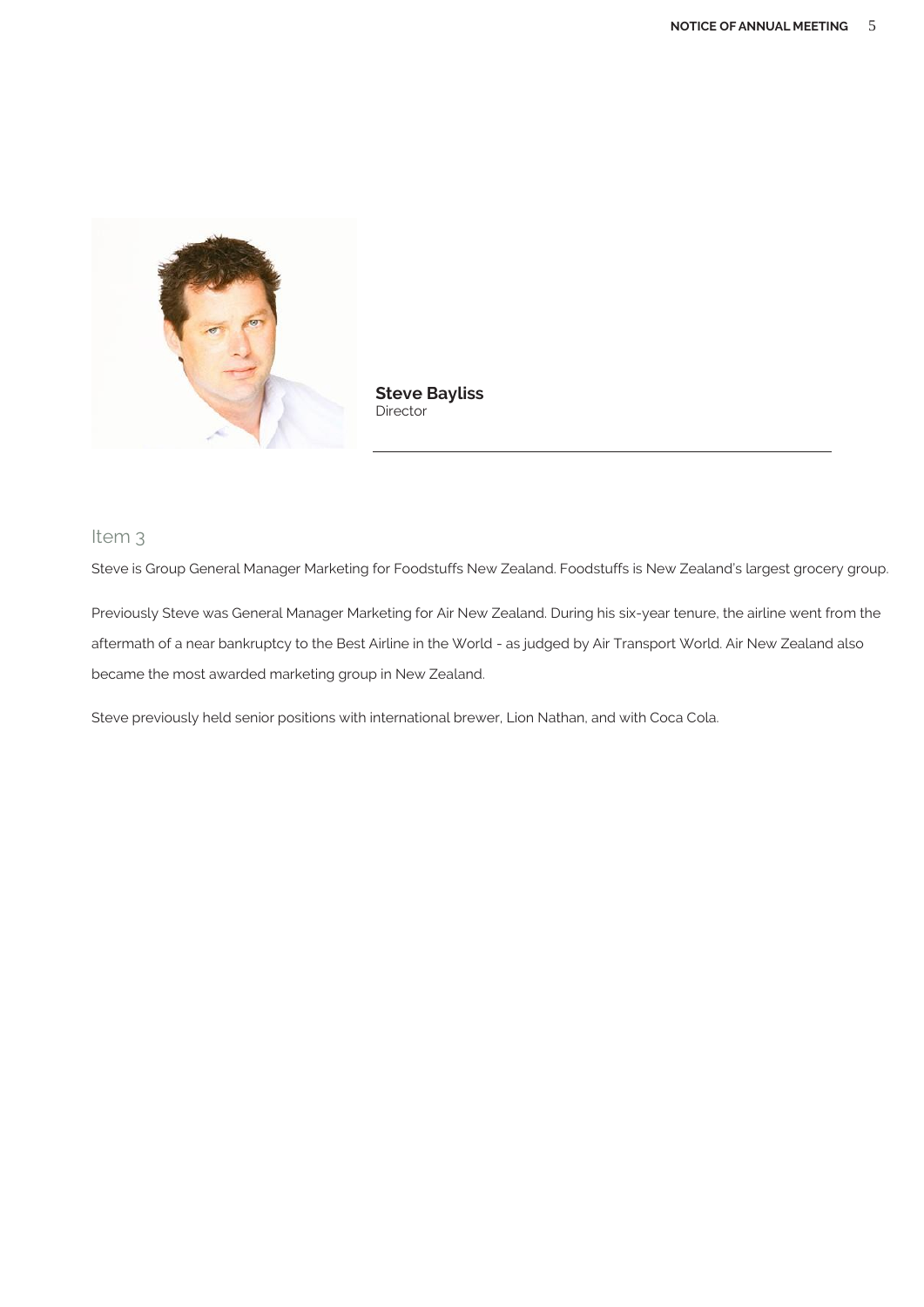#### **Director Appointments**

Item 4

Since the last Annual Meeting of the Company, Hamish Bell has been appointed as an additional director to fill casual vacancies by the Board in accordance with the Investment Agreement entered into by the Company with KuangChi Science Limited dated 19 December 2014 and clause 20.4 of the Constitution. Mr Bell is now required to resign at the Annual Meeting in accordance with clause 20.4 of the Constitution and has offered himself for immediate re-election by ordinary resolution.



**Hamish Bell Director** 

Hamish is a Chartered Member of the Institute of Directors and has a wealth of experience in both the private and listed company space in New Zealand and across Asia. A former PwC Partner and senior banker with the ANZ, he currently serves as an Independent Director or Chair of a number of large businesses across New Zealand and brings to the Company significant expertise in finance, equity investment and investor relations, as well as a strong understanding of international markets gained through his decade of experience in Asia.

# **Appointment of Deloitte as Auditor** Item 5

Deloitte is automatically reappointed as auditor of the Company under section 207T of the Companies Act 1993. Section 207S(a) of the Companies Act 1993 provides that the fees and expenses of the auditor are to be fixed in such a manner as the Company determines at the Annual Meeting. The Board proposes that, consistent with commercial practice, the auditor's fees should be fixed by the directors. This resolution provides authority for the directors to fix the fees and expenses of the auditor.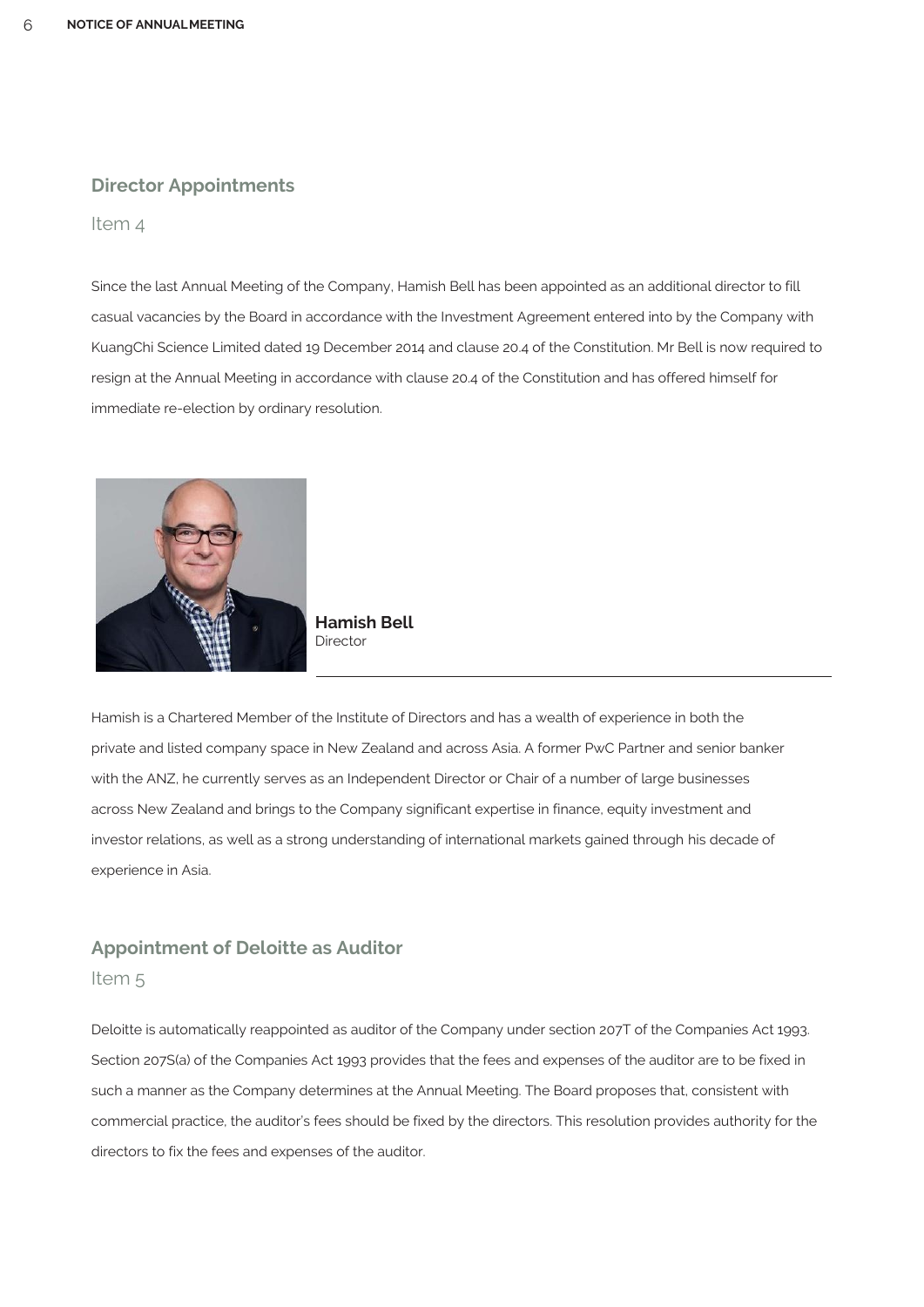# Important Information

#### **Record Date**

Any person who is registered as a shareholder of the Company at 4.00pm on 25 October 2016 is entitled to attend and vote at the annual meeting or to appoint a proxy to attend and vote in their place.

#### **Proxies**

Any shareholder entitled to attend and vote at the annual meeting may appoint a proxy to attend and vote in their place.

Enclosed with this notice of meeting is a proxy form. For the appointment of a proxy to be valid, the proxy form must be received by Link Market Services either by post to Link Market Services, Locked Bag A14, Sydney, South NSW 1235, facsimile +61 2 9287 0309 or via web site voting at

[www.linkmarketservices.com.au](http://www.linkmarketservices.com.au/) at least 48 hours before the start of the annual meeting (that is by 4.00pm (New Zealand time) on Tuesday, 25 October 2016).

Any shareholder of the Company entitled to attend and vote at the annual meeting may appoint another person or persons as proxy to attend and vote on his or her behalf. A proxy need not be a member of the Company. If the proxy form is returned without direction as to how the proxy shall vote on the resolution then the proxy may vote as he or she thinks fit on that resolution. All joint holders of a share must sign the proxy form.

Companies may sign under the hand of a duly authorised officer or by power of attorney. If the proxy form has been signed under a power of attorney, a copy of the power of attorney (unless already deposited with the Company) and a signed certificate of non-revocation of the power of attorney must be delivered to the Company with the proxy form.

#### **Corporate Representatives**

A corporation that is a shareholder may appoint a representative to attend the annual meeting on its behalf in the same manner as that which it could appoint a proxy. Corporate representatives should bring along to the annual meeting evidence of their authority to act for the relevant corporation.

#### **Powers of attorney**

Any person representing a shareholder(s) by virtue of a power of attorney must bring a copy of the power of attorney (unless already deposited with the Company) and a signed certificate of non-revocation of the power of attorney must be produced to the Company.

#### **Postal Voting**

Pursuant to the Constitution a shareholder may not exercise his or her right to vote at the annual meeting by casting a postal vote.

WWest

**By order of the Board** October 2016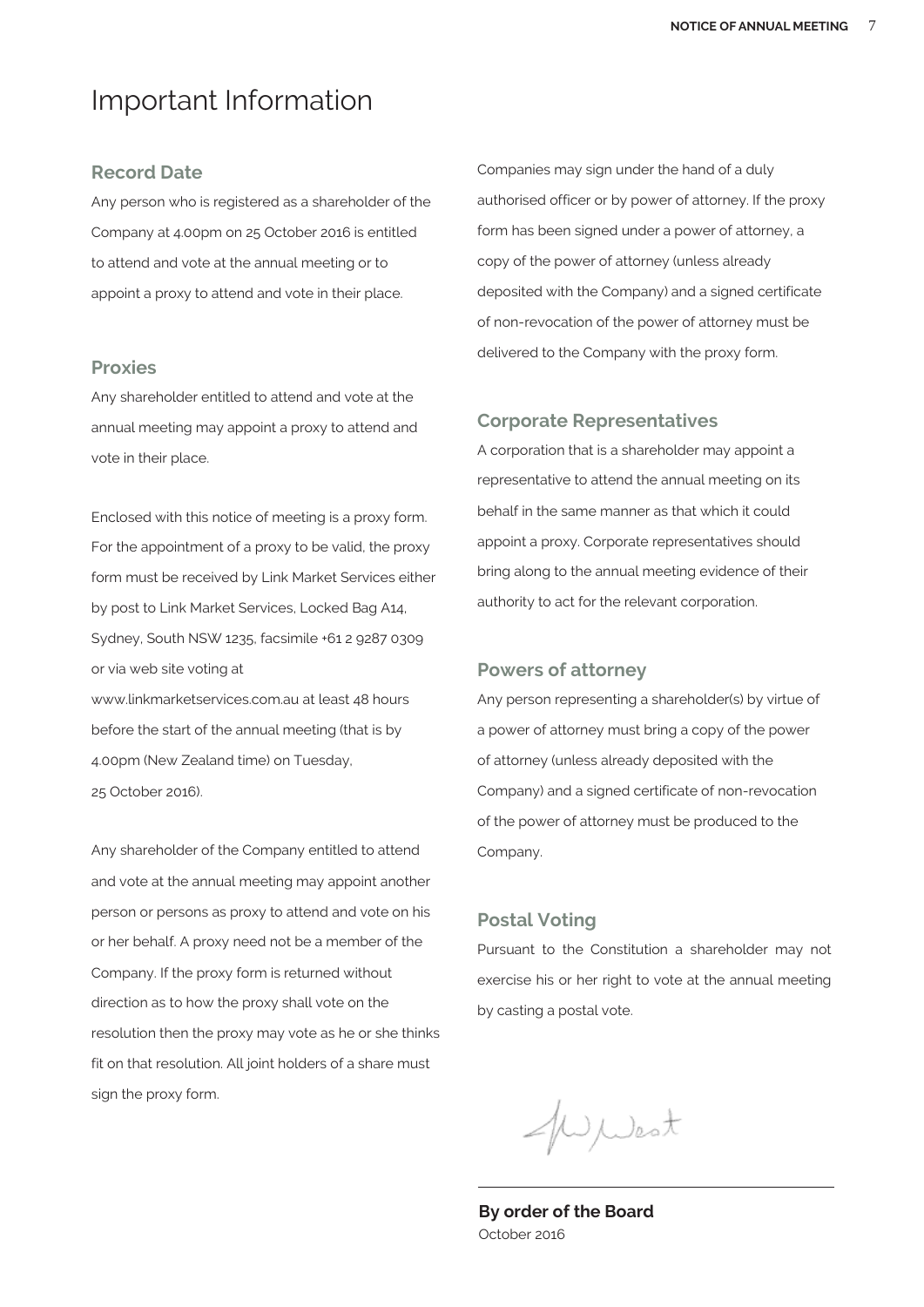# Questions from Shareholders

Martin Aircraft Company aims to ensure that Annual General Meetings and the Annual Report meet shareholders' expectations. Your views are essential to this.

If you would like further information on Martin Aircraft Company, or would like to ask a question of Martin Aircraft Company or the auditor at this AGM, you may lodge your questions online by visiting the Martin Aircraft Company Share Registry's web site www.linkmarketservices.com.au or by completing the enclosed form and returning it in the enclosed reply paid envelope.

**Questions for the AGM (including written questions to the auditor) must be received at any of the addresses below by 4.00pm on 25 October 2016. The Chairman of the AGM will answer as many of the frequently asked questions as possible**.

Copies of the Chairman's and CEO's addresses to the AGM will be available on the Martin Aircraft Company web site. Shareholders will be given a reasonable opportunity at the AGM to

- ask questions about, or make comments on, the management of Martin Aircraft Company and the Annual Report
- ask the auditor questions relevant to the conduct of the audit, the preparation and content of the Auditor's Report, the accounting policies adopted by Martin Aircraft Company and the independence of the auditor

#### **If you would like to make a suggestion or comment on the Annual Report, please advise Martin Aircraft**

Company in one of the following ways (this will allow us to incorporate your views into the content and design of future Annual Reports):

- online at the Martin Aircraft Company Share Registry's web site: www.linkmarketservices.com.au
- write to the Martin Aircraft Company Share Registry or the Company Secretary by completing the enclosed form and sending it to the Share Registry in the enclosed reply paid envelope to

**Link Market Services Limited Locked Bag A14 Sydney South NSW 1235 Australia**

or post to

**Company Secretary Martin Aircraft Company Limited 39 Ballarat Way, Wigram Christchurch 8042 New Zealand**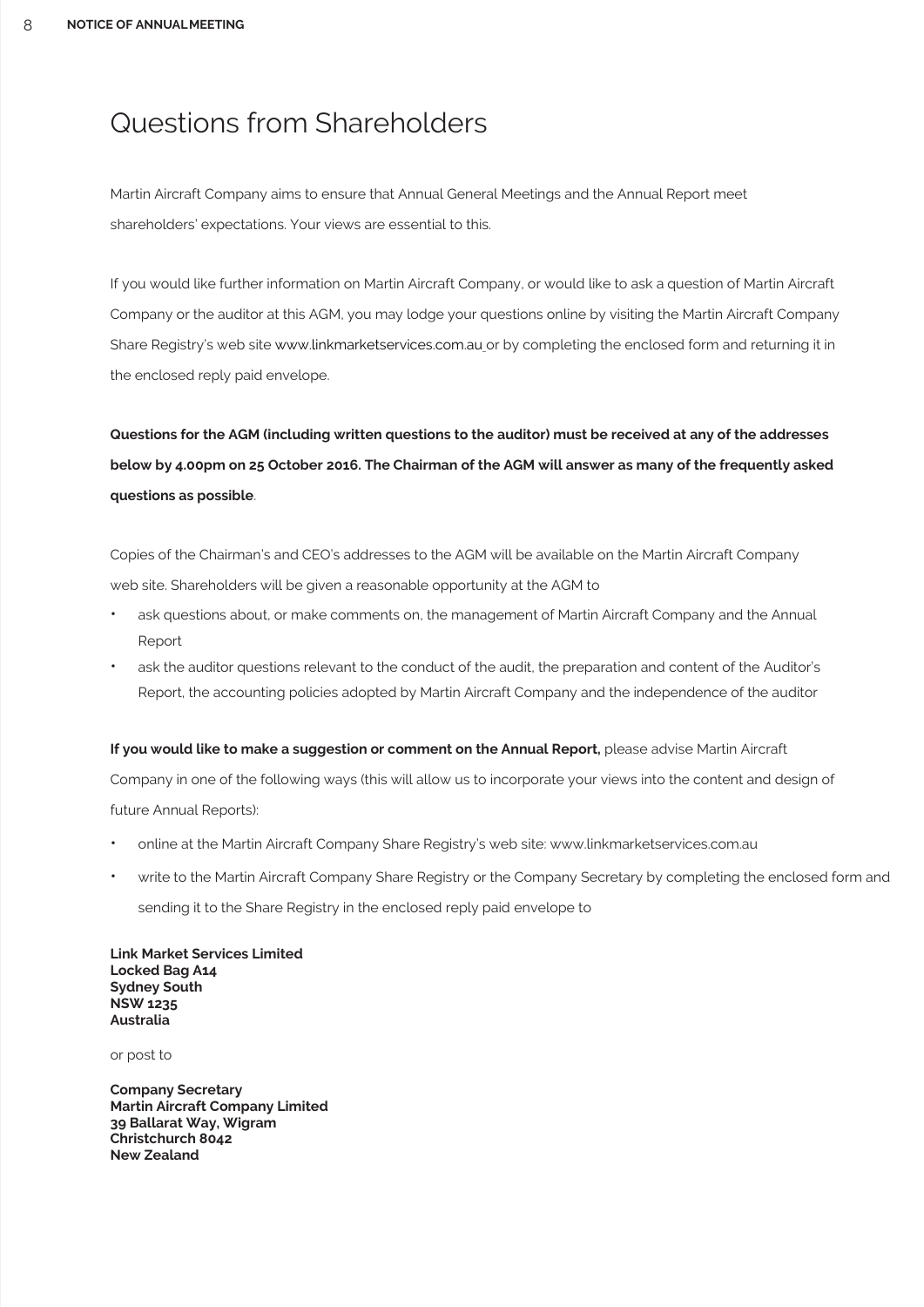

#### **MARTIN AIRCRAFT COMPANY LIMITED** New Zealand Company Number 901393

ARBN 601 582 638

|      | <b>LODGE YOUR VOTE</b>                                                                                                                            |
|------|---------------------------------------------------------------------------------------------------------------------------------------------------|
| كسنا | <b>ONLINE</b><br>www.linkmarketservices.com.au                                                                                                    |
|      | <b>BY MAIL</b><br><b>Martin Aircraft Company Limited</b><br>C/- Link Market Services Limited<br>Locked Bag A14<br>Sydney South NSW 1235 Australia |
| 昌    | <b>BY FAX</b><br>+61 2 9287 0309                                                                                                                  |
| ŧ    | <b>BY HAND</b><br><b>Link Market Services Limited</b><br>1A Homebush Bay Drive, Rhodes NSW 2138                                                   |
|      | <b>ALL ENQUIRIES TO</b><br>Telephone: +61 1300 554 474                                                                                            |
|      |                                                                                                                                                   |

# PROXY FORM

I/We being a member(s) of Martin Aircraft Company Limited and entitled to attend and vote hereby appoint:

For Against Abstain\*

#### APPOINT A PROXY

the Chairman of the Meeting *(mark box)*

OR if you are NOT appointing the Chairman of the Meeting as your proxy, please write the name of the person or body corporate you are appointing as your proxy

or failing the person or body corporate named, or if no person or body corporate is named, the Chairman of the Meeting, as my/our proxy to act on my/our behalf (including to vote in accordance with the following directions act on my/our behalf (including to vote in accordance with the following directions or, if no directions have been given and to the extent permitted by the law, as the proxy sees fit) at the Annual General Meeting of the Company to be held at 4:00pm on Thursday, 27 October 2016 at 39 Ballarat Way, Wigram, Christchurch, New Zealand (the Meeting) and at any postponement or adjournment of the Meeting. The Chairman of the Meeting intends to vote undirected proxies in favour of each item of business.

### VOTING DIRECTIONS

Proxies will only be valid and accepted by the Company if they are signed and received no later than 48 hours before the Meeting. Please read the voting instructions overleaf before marking any boxes with an  $\boxtimes$ 

#### Resolutions

- 2 Re-appointment of Dr Luan Lin as a Director of the Company
- 3 Re-appointment of Mr Steve Bayliss as a Director of the Company
- 4 Re-appointment of Mr Hamish Bell as a Director of the Company
- 5 Re-appointment of Deloitte as Auditors of the Company

 $\bigcirc$  \* If you mark the Abstain box for a particular Item, you are directing your proxy not to vote on your behalf on a show of hands or on a poll and your votes will not be counted in computing the required majority on a

### SIGNATURE OF SHAREHOLDERS – THIS MUST BE COMPLETED

STEP 3

STEP 2

Shareholder 1 (Individual) Joint Shareholder 2 (Individual) Joint Shareholder 3 (Individual)

**MJP PRX1601A**

#### Sole Director and Sole Company Secretary Director/Company Secretary (Delete one) Director

This form should be signed by the shareholder. If a joint holding, either shareholder may sign. If signed by the shareholder's attorney, the power of attorney must have been previously noted by the registry or a certified copy attached to this form. If executed by a company, the form must be executed in accordance with the company's constitution and the *Corporations Act 2001* (Cth).

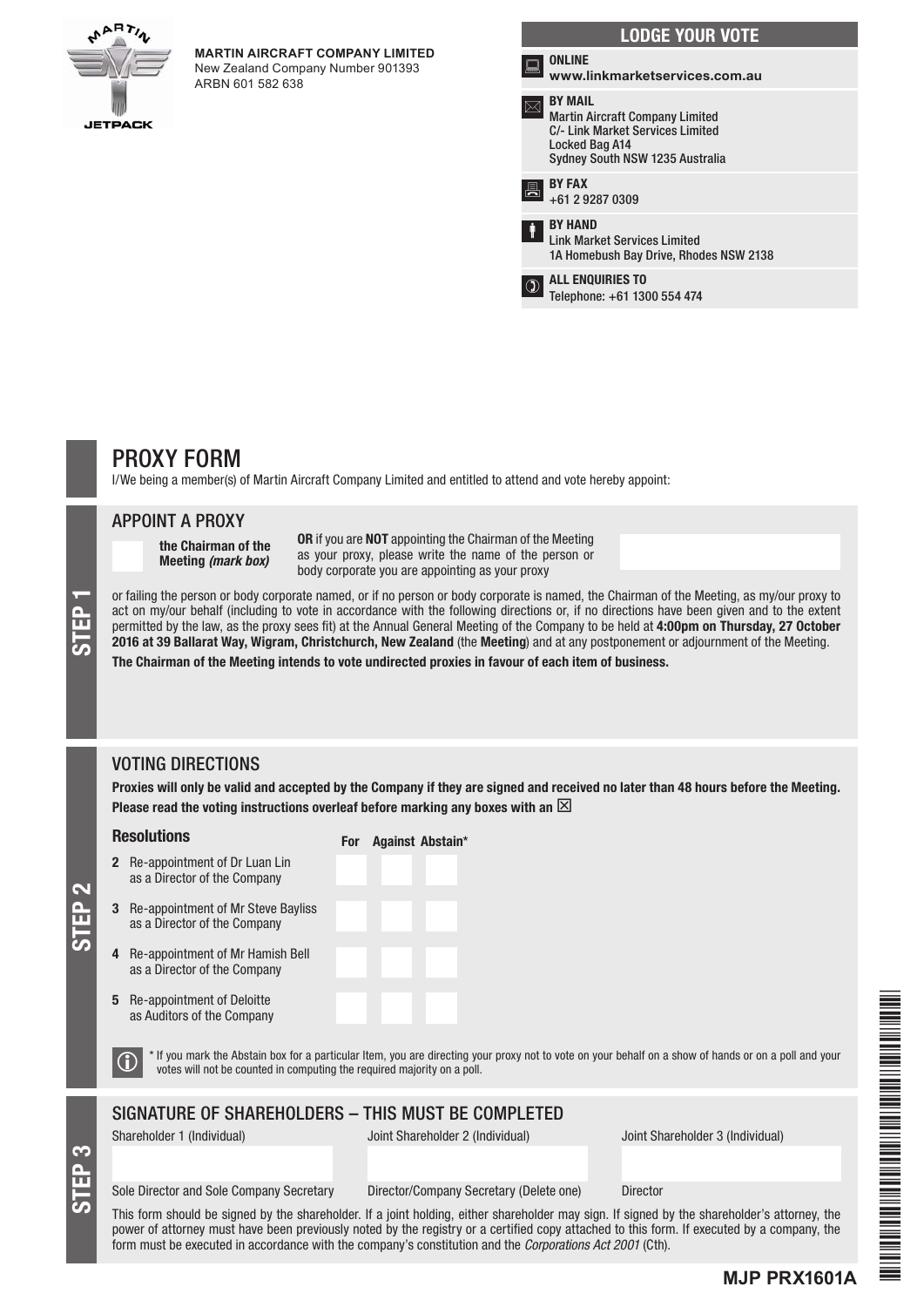#### YOUR NAME AND ADDRESS

This is your name and address as it appears on the Company's share register. If this information is incorrect, please make the correction on the form. Shareholders sponsored by a broker should advise their broker of any changes. Please note: you cannot change ownership of your shares using this form.

#### APPOINTMENT OF PROXY

If you wish to appoint the Chairman of the Meeting as your proxy, mark the box in Step 1. If you wish to appoint someone other than the Chairman of the Meeting as your proxy, please write the name of that individual or body corporate in Step 1. A proxy need not be a shareholder of the Company.

#### DEFAULT TO CHAIRMAN OF THE MEETING

Any directed proxies that are not voted on a poll at the Meeting will default to the Chairman of the Meeting, who is required to vote those proxies as directed. Any undirected proxies that default to the Chairman of the Meeting will be voted according to the instructions set out in this Proxy Form.

#### VOTES ON ITEMS OF BUSINESS – PROXY APPOINTMENT

You may direct your proxy how to vote by placing a mark in one of the boxes opposite each item of business. All your shares will be voted in accordance with such a direction unless you indicate only a portion of voting rights are to be voted on any item by inserting the percentage or number of shares you wish to vote in the appropriate box or boxes. If you do not mark any of the boxes on the items of business, your proxy may vote as he or she chooses. If you mark more than one box on an item your vote on that item will be invalid.

#### APPOINTMENT OF A SECOND PROXY

You are entitled to appoint up to two persons as proxies to attend the Meeting and vote on a poll. If you wish to appoint a second proxy, an additional Proxy Form may be obtained by telephoning the Company's share registry or you may copy this form and return them both together.

To appoint a second proxy you must:

- (a) on each of the first Proxy Form and the second Proxy Form state the percentage of your voting rights or number of shares applicable to that form. If the appointments do not specify the percentage or number of votes that each proxy may exercise, each proxy may exercise half your votes. Fractions of votes will be disregarded; and
- (b) return both forms together.

#### SIGNING INSTRUCTIONS

You must sign this form as follows in the spaces provided:

Individual: where the holding is in one name, the holder must sign.

Joint Holding: where the holding is in more than one name, either shareholder may sign.

**Power of Attorney:** to sign under Power of Attorney, you must lodge the Power of Attorney with the registry. If you have not previously lodged this document for notation, please attach a certified photocopy of the Power of Attorney to this form when you return it.

Companies: where the company has a Sole Director who is also the Sole Company Secretary, this form must be signed by that person. If the company (pursuant to section 204A of the *Corporations Act 2001*) does not have a Company Secretary, a Sole Director can also sign alone. Otherwise this form must be signed by a Director jointly with either another Director or a Company Secretary. Please indicate the office held by signing in the appropriate place.

#### CORPORATE REPRESENTATIVES

If a representative of the corporation is to attend the Meeting the appropriate "Certificate of Appointment of Corporate Representative" should be produced prior to admission in accordance with the Notice of Meeting. A form of the certificate may be obtained from the Company's share registry or online at www.linkmarketservices.com.au.

#### LODGEMENT OF A PROXY FORM

This Proxy Form (and any Power of Attorney under which it is signed) must be received at an address given below by 4:00pm on Tuesday, 25 October 2016, being not later than 48 hours before the commencement of the Meeting. Any Proxy Form received after that time will not be valid for the scheduled Meeting.

Proxy Forms may be lodged using the reply paid envelope or:

### $\overline{a}$  ONLINE

#### www.linkmarketservices.com.au

Login to the Link website using the holding details as shown on the Proxy Form. Select 'Voting' and follow the prompts to lodge your vote. To use the online lodgement facility, shareholders will need their "Holder Identifier" (Securityholder Reference Number (SRN) or Holder Identification Number (HIN) as shown on the front of the Proxy Form).

#### $\boxed{\boxtimes}$  BY MAIL

Martin Aircraft Company Limited C/- Link Market Services Limited Locked Bag A14 Sydney South NSW 1235 Australia

**A** BY FAX

+61 2 9287 0309

#### **BY HAND**

delivering it to Link Market Services Limited\* 1A Homebush Bay Drive Rhodes NSW 2138

\* During business hours (Monday to Friday, 9:00am–5:00pm)